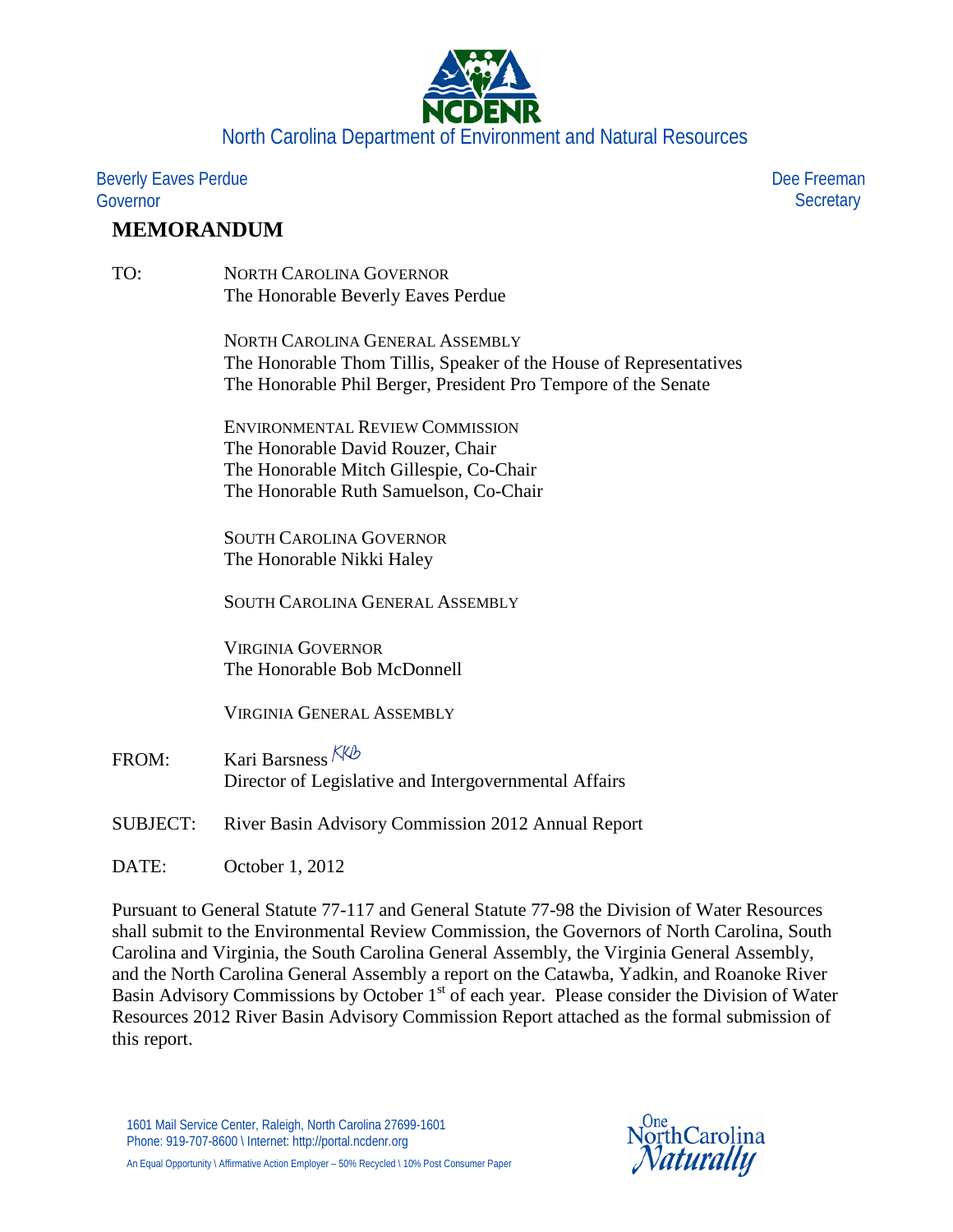If you have any questions or need additional information, please contact me by phone at (919) 707-8618 or via e-mail at [Kari.Barsness@ncdenr.gov.](mailto:Kari.Barsness@ncdenr.gov)

cc: Robin Smith, Assistant Secretary of Environment Tom Reeder, Director, Division of Water Resources Kristin Walker, Fiscal Research Division Lanier McRee, Fiscal Research Division Mariah Matheson, Research Division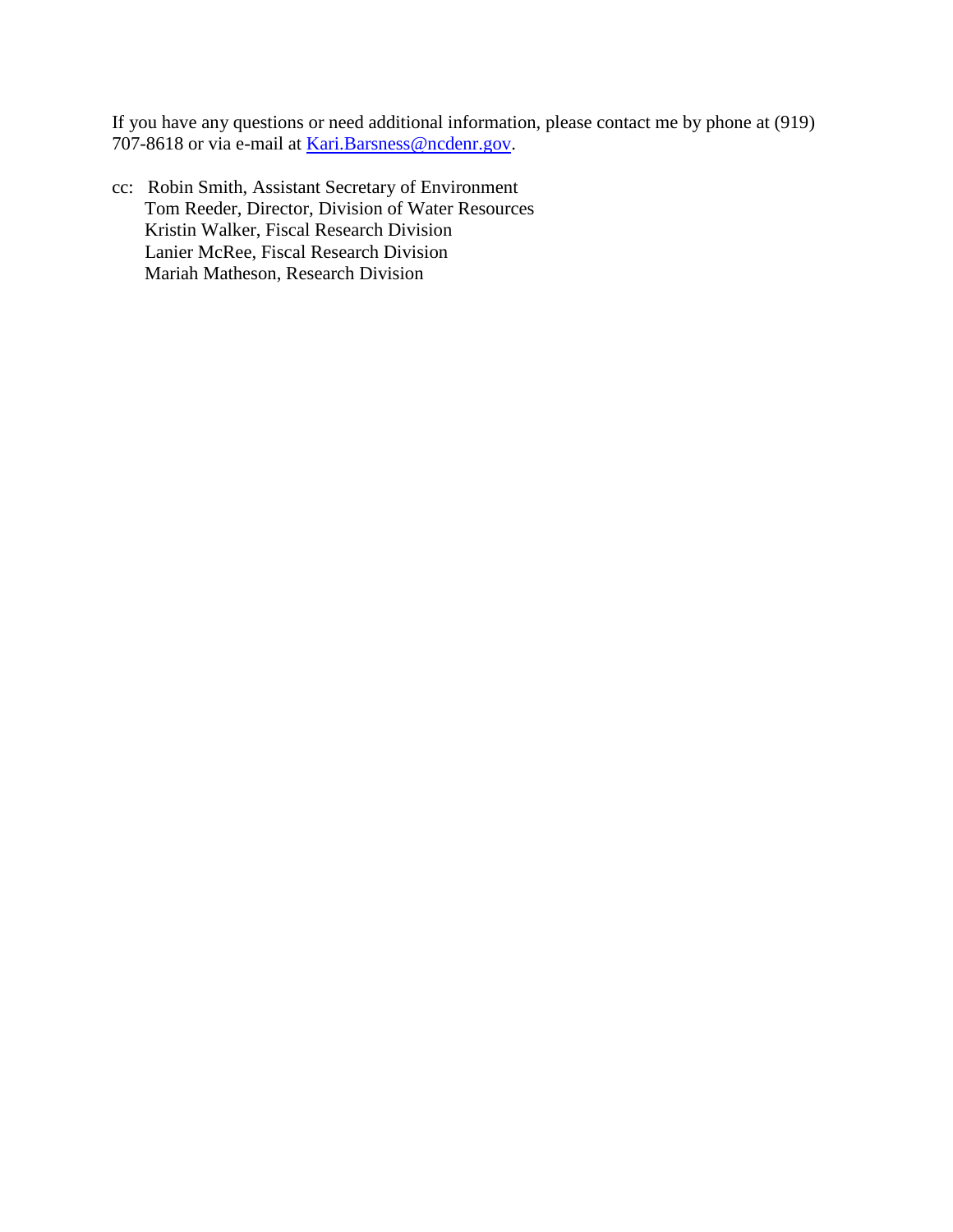# **North Carolina Department of Environment and Natural Resources**

**Division of Water Resources**

**STATUS REPORT TO THE GENERAL ASSEMBLY ON WATER SUPPLY PLANNING AUG. 1, 2011, THROUGH JULY 31, 2012**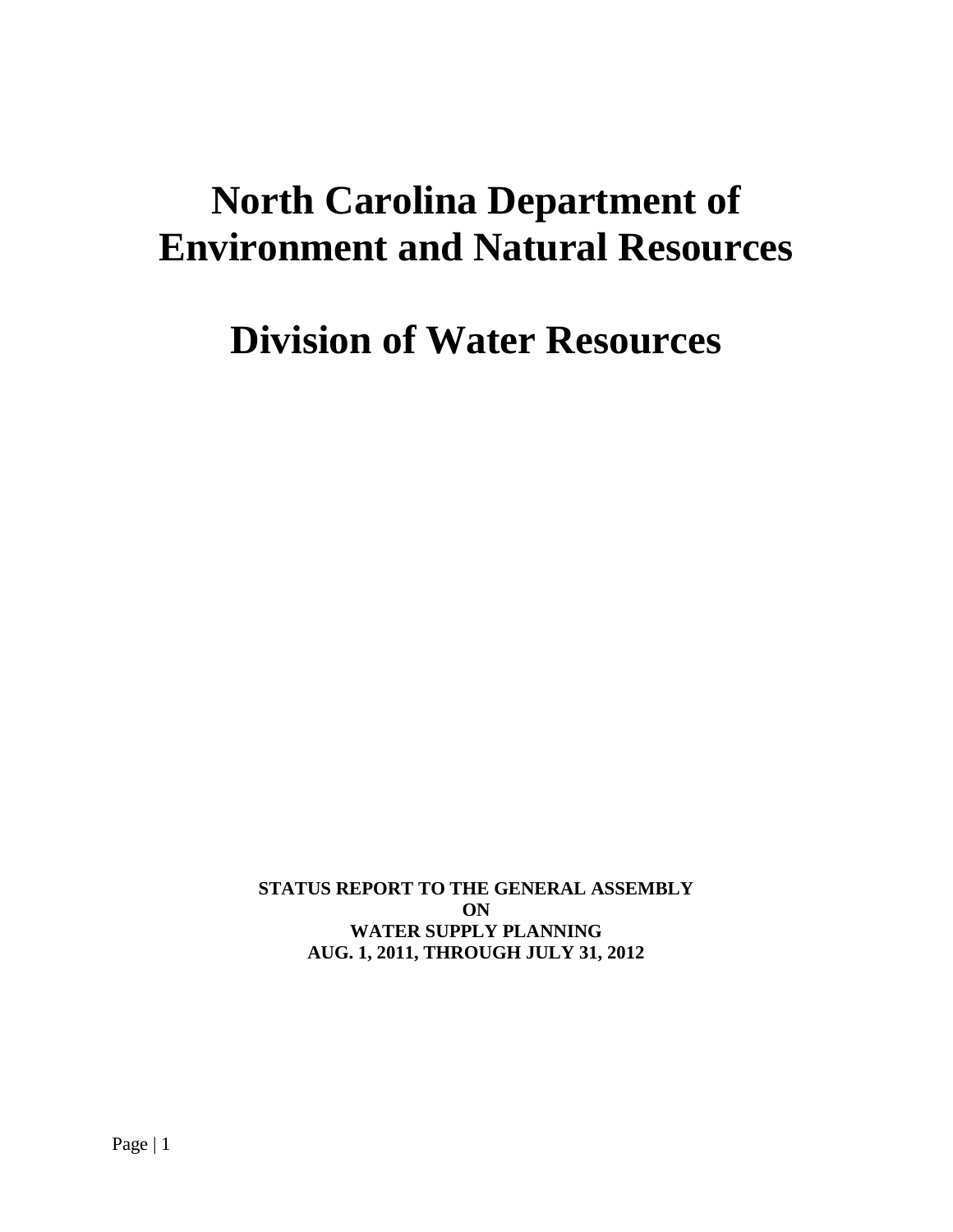### **Executive Summary**

The N.C. General Assembly established three river basin advisory commissions by statute: the Catawba/Wateree River Basin Advisory Commission, the Roanoke River Basin Advisory Commission and the Yadkin/Pee Dee River Basin Advisory Commission.

The Roanoke River Basin Commission was created in 2002, with the passage of Session Law 2002-117. The Catawba/Wateree River Basin Commission and Yadkin/Pee Dee River Basin Commission were created two years later in 2004, with the passage of Session Law 2004-83.

The following figure highlights the three river basins.



The commissions were established for two primary reasons:

- 1. To provide a forum for discussion of issues related to water and other natural resources in the basin and;
- 2. To provide guidance and recommendations regarding the use, stewardship and enhancement of the natural resources in the basin for the purposes of integrated river basin management.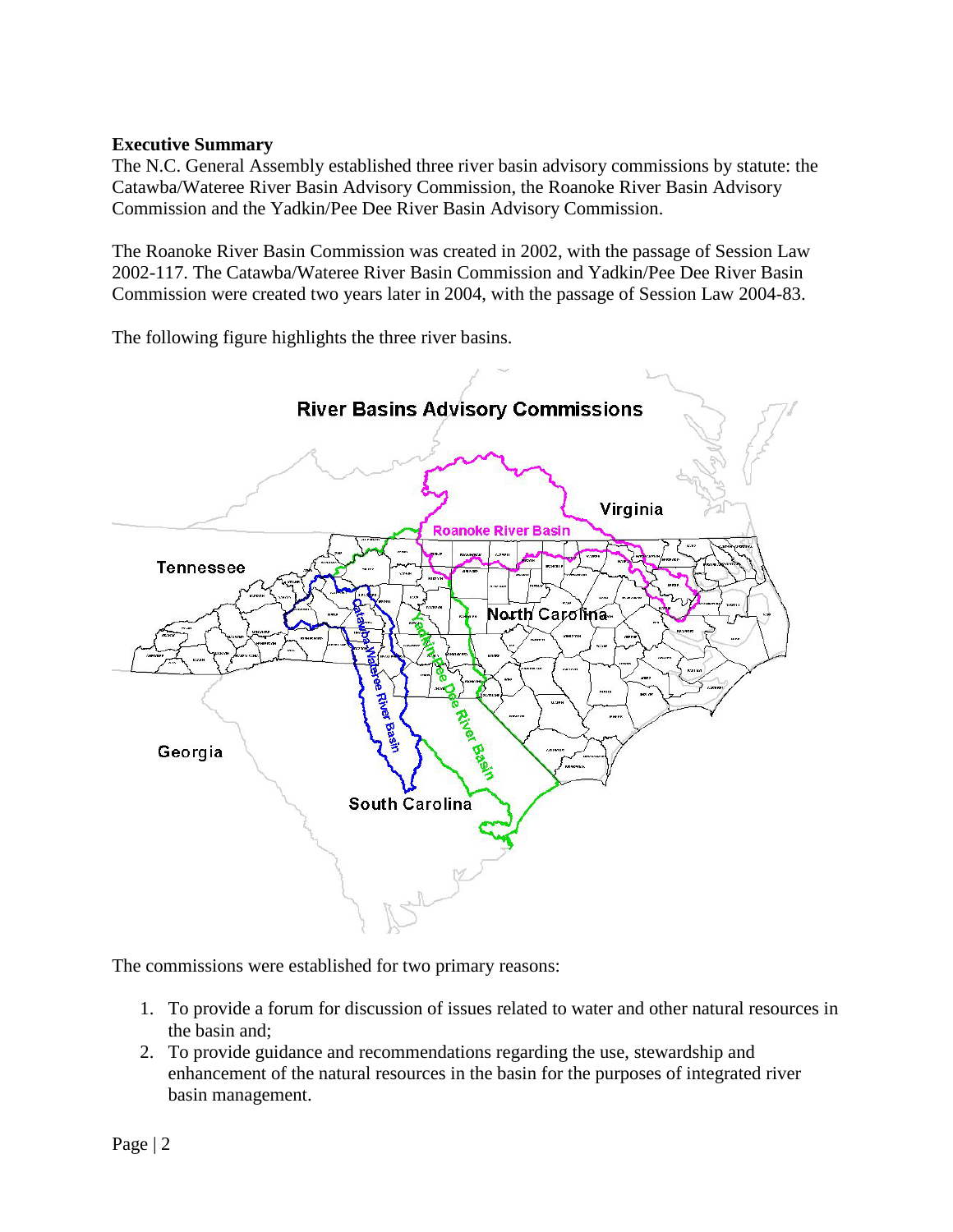The N.C. Division of Water Resources maintains a website of relevant information about the three commissions. To see this information, go to [http://www.ncwater.org/basins/rbac/.](http://www.ncwater.org/basins/rbac/)

The Catawba/Wateree River Basin Advisory Commission met four times in the period from Oct. 1, 2011, to Sept. 30, 2012. Major topics discussed at these meetings included: the Catawba River Water Treatment Plant's proposed reservoir, water conservation/water efficiency measures and the Catawba-Wateree Water Supply Master Plan and hydrologic model update.

The Roanoke River Basin Bi-State Commission met two times in the period from Oct. 1, 2011, through July 31, 2012. One additional meeting is planned for Aug. 27, 2012. The major focus has been the proposed uranium mining that would occur within the Roanoke River Basin in Virginia.

The Yadkin/Pee Dee River Basin Advisory Commission did not meet in the period from Oct.1, 2011, to Sept. 30, 2012.

### Catawba/Wateree River Basin Advisory Commission

This commission is comprised of 15 members and includes eight legislative representatives from the North Carolina and South Carolina General Assemblies. The remaining seven members include a representative of Duke Energy Carolinas, a representative from a South Carolina water or sewer utility, a member from the bi-state Catawba River task force, a representative from the North Carolina marine commissions in the basin, a member of a South Carolina lake homeowners' association on the river, a member from the Carolina's Partnership Inc. and a member of a North Carolina nonprofit land conservation trust.

Since Oct. 1, 2011, the Catawba/Wateree Commission met four times:

- Oct.7, 2011, in Rock Hill, S.C. The topics of concern at the Oct. meeting were a proposed off-line reservoir in Lancaster County, S.C., at the Catawba River Water Treatment Plant and an update on the Catawba-Wateree Water Supply Master Plan.
- Dec. 12, 2011, in Huntersville, N.C.  $-$  The topics of concern at the December meeting were the federal 404 permitting process; both the North Carolina and South Carolina 401 permitting process; and water conservation programs and water efficiency measures.
- March 3, 2012, in Rock Hill, S.C. The topics at the March meeting were Catawba River water use by power plants; and both the North Carolina and South Carolina water efficiency programs.
- July 27, 2012, in Huntersville, N.C. The topics at the July meeting were southeastern regional water efficiency measures and the update of the Catawba-Wateree River Basin Hydrologic Model.

The N.C. Division of Water Resources provides staffing and assistance to the commission. Minor meeting expenses and members' per diem expenses were incurred for fiscal year 2011-12. The division established a website for the commission where meeting agendas, meeting summaries, speaker presentations and other relevant information are available to interested parties. To see this information, go to [http://www.ncwater.org/basins/rbac/index.php?tabid=1.](http://www.ncwater.org/basins/rbac/index.php?tabid=1)